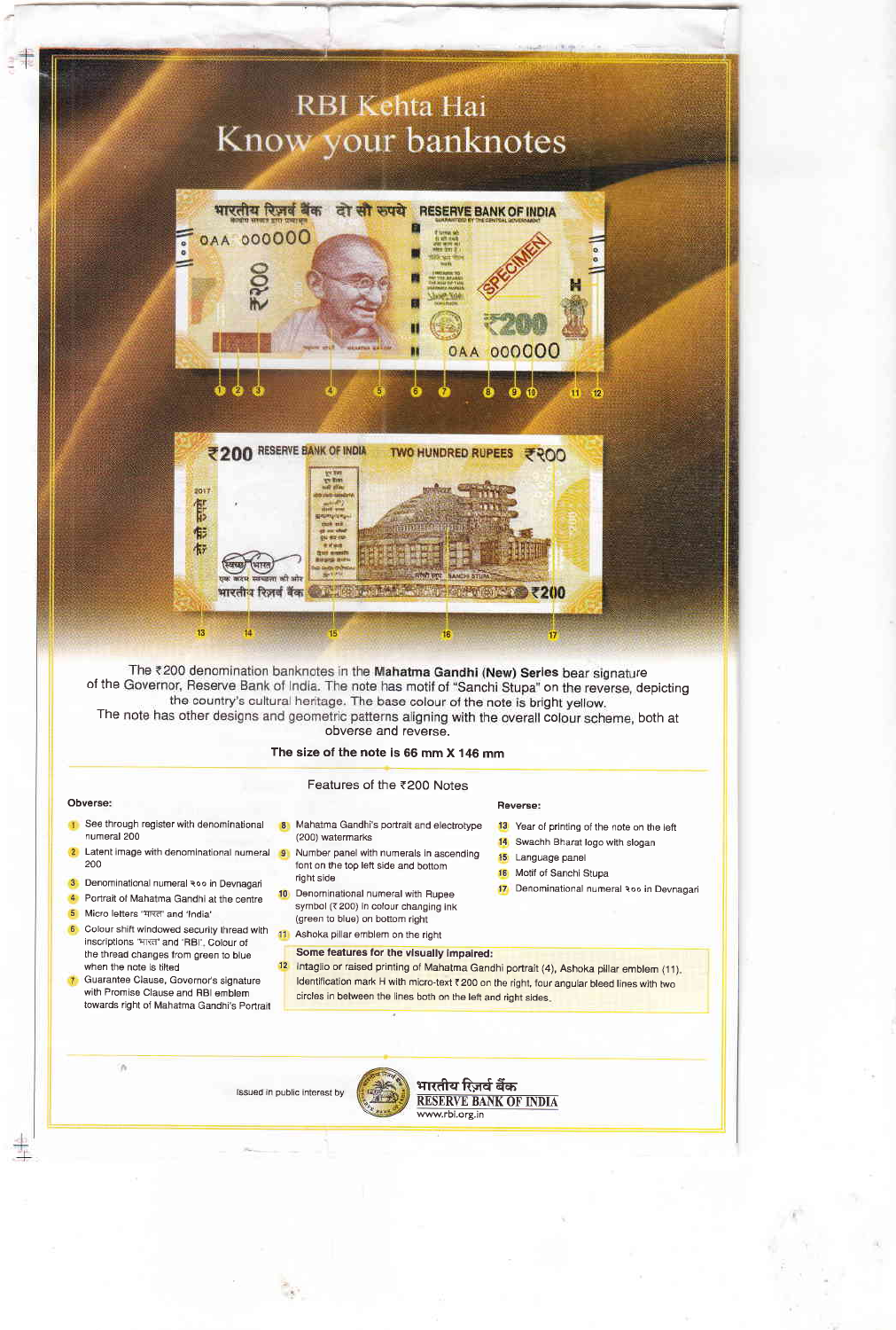

The ₹500 denomination banknotes in the Mahatma Gandhi (New) Series bear signature of the Governor, Reserve Bank of India. The note has motif of "Red Fort" on the reverse, depicting the country's cultural heritage. The base colour of the note is stone grey. The note has other designs and geometric patterns aligning with the overall colour scheme, both at obverse and reverse.

## The size of the note is 66 mm x 150 mm

## Features of the <500 Notes

### Obverse:

- **1** See through register with denominational numeral 500
- Latent image with denominational numeral 500
- 3 Denominational numeral koo in Devnagar
- 
- 5 Micro letters 'भारत' and 'India

 $\overline{\phantom{a}}$ 

- 6 Colour shift windowed security thread with inscriptions 'मारत', and 'RBI'. Colour of 11 Ashoka pillar emblem on the right the thread changes from green to blue when the note is tilted
- **7** Guarantee clause, Governor's signature with Promise Clause and RBI emblem towards right of Mahatma Gandhi's portrait.
- <sup>8</sup> Mahatma Gandhi's Portrait and electrotype (500) watermarks
- **9** Number panel with numerals in ascending font on the top left side and bottom right side
- 4 Portrait of Mahatma Gandhi at the centre 10 Denominational numeral with Rupee Symbol in (₹500) in colour changing ink (green to blue) on bottom right
	-

### Some features for visually impaired:

12 Intaglio or raised printing of Mahatma Gandhi portrail (4), Ashoka pillar emblem (11), circular identification mark with microtext ₹500 on the right, five angular bleed lines on both the left and right sides

≇

### Reverse:

- 13 Year of printing of the note on the left
- 14 Swachh Bharat logo with slogan
- l5 Language panel
- 15 Motif of Red Fort
- 17 Denominational numeral 400 in Devnagari

lssued in public interest by

भारतीय रिजर्व बैंक **RESERVE BANK OF INDIA** www.rbi.org.in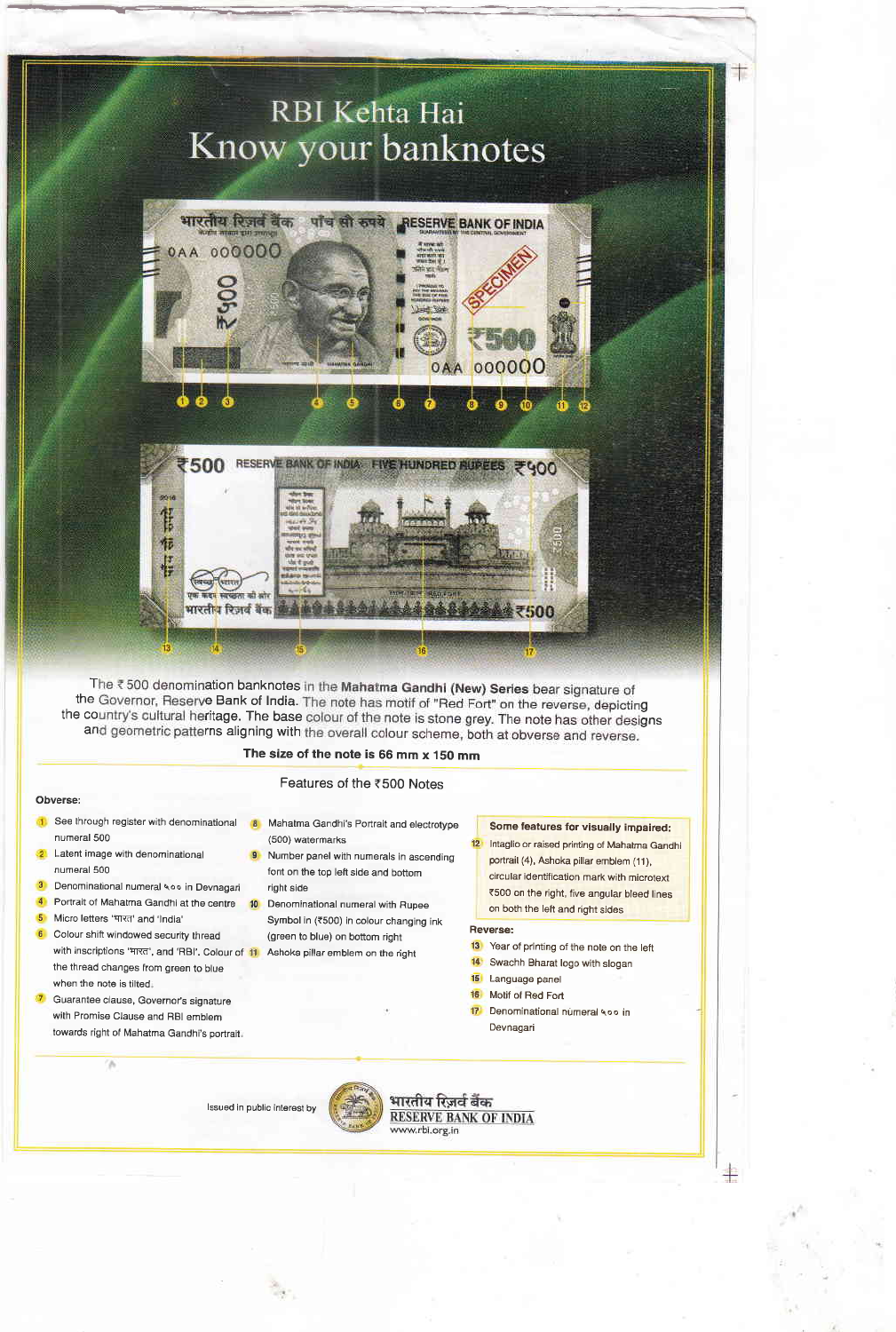# **RBI Kehta Hai** Know your banknotes



The ₹2000 denomination banknotes in the Mahatma Gandhi (New) Series bear signature of the Governor, Reserve Bank of India. The note has motif of "Mangalyaan" on the reverse, depicting the country's first venture in the interplanetary space. The base colour of the note is magenta. The note has other designs and geometric patterns aligning with the overall colour scheme, both at obverse and reverse.

### The size of the note is 56 mm x 166 mm

### Obversei

- 1 See through register with denominational numeral 2000
- **2** Latent image with denominational numeral 2000
- 3 Denominational numeral Rooo in Devnagari
- <sup>4</sup> Portrait of Mahatma Gandhi at the centre
- 5: Micro letters "मारत" and 'India'.
- 6 Colour shift windowed security thread with 10 Denominational numeral with Rupee inscriptions 'भारत', 'RBI' and '2000', Colour of the thread changes from green to blue when the note is tilted
- Features of the <2000 Note **7** Guarantee Clause, Governor's signature with Promise Clause and RBI emblem
- towards right of Mahatma Gandhi's portrait Mahatma Gandhi's portrait and electrotype
- (2000) watermarks
- Number panel with numerals in ascending font on the top left side and bottom right side
	- Symbol, (₹2000) in colour changing ink (green to blue) on bottom right
	- **I** Ashoka Pillar emblem on the right

## Some features for visually impaired: 12 Intaglio or raised printing of Mahatma Gandhi portrait (4), Ashoka piilar emblem (11), horizontal rectangle identification mark with ₹2000 on the right, seven angular bleed lines both on the left and right sides

#### Heverse:

- 13 Year of printing of the note on the left
- 14 Swachh Bharat logo with slogan
- 15 Language panel
- 16 Motif of Mangalyaan
- 17 Denominational numeral Rooo in Devnagari

lssued in public interest by



भारतीय रिज़र्व बैंक RESERVE BANK OF INDIA www.rbi.org.in